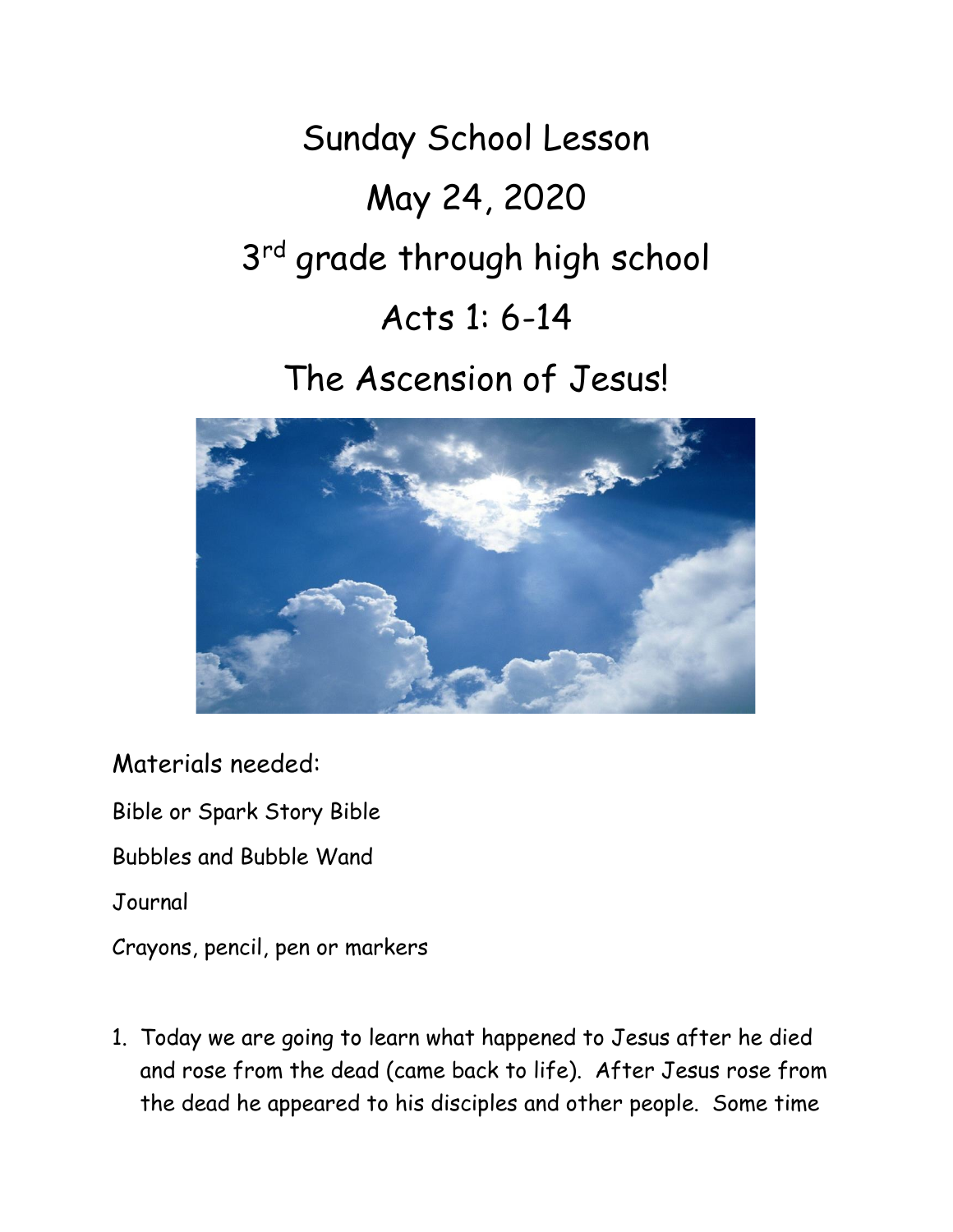later he ascended into heaven. What does this mean and how did it happen? We are going to find out in this reading.

- 2. Read the Story "The Ascension" to your child or with your child found in Acts 1:6-14 and on page 498 of the Spark Story Bible. You can also hear Mrs. Terry tell the story on our Light of Christ Lutheran Church Youth Facebook page.
- 3. The word ascend means to go up or climb and to rise through the air. When we travel by airplane we say we are ascending to a certain height and then the plane stays at that height until it becomes necessary to descend (come down) to avoid turbulence (bumpy air) or to descend to land the plane. Jesus ascended into heaven. He was lifted by God up through the clouds.
- 4. Jesus told his disciples that they will be his witnesses in the world after Jesus goes to heaven. He told them that they will tell everyone they meet about what they learned by following Jesus. Talk with your child about what he/she can tell people about following Jesus.
- 5. Activities to support the story:
	- a. Into the Clouds!

Go outside with your family and blow bubbles together. As the bubbles drift upward, talk with your child about one way to follow Jesus. Also, if your child knows relatives or family friends who are in heaven and if it will help them to remember, ask them to say a remembrance of this person. Remind your child that this person is in heaven with Jesus. That Jesus went to heaven to make a place for this person. Remind them that even though this person is not living on the earth, that she/he is very happy and safe in heaven with God and Jesus. Her/his time on earth was done and even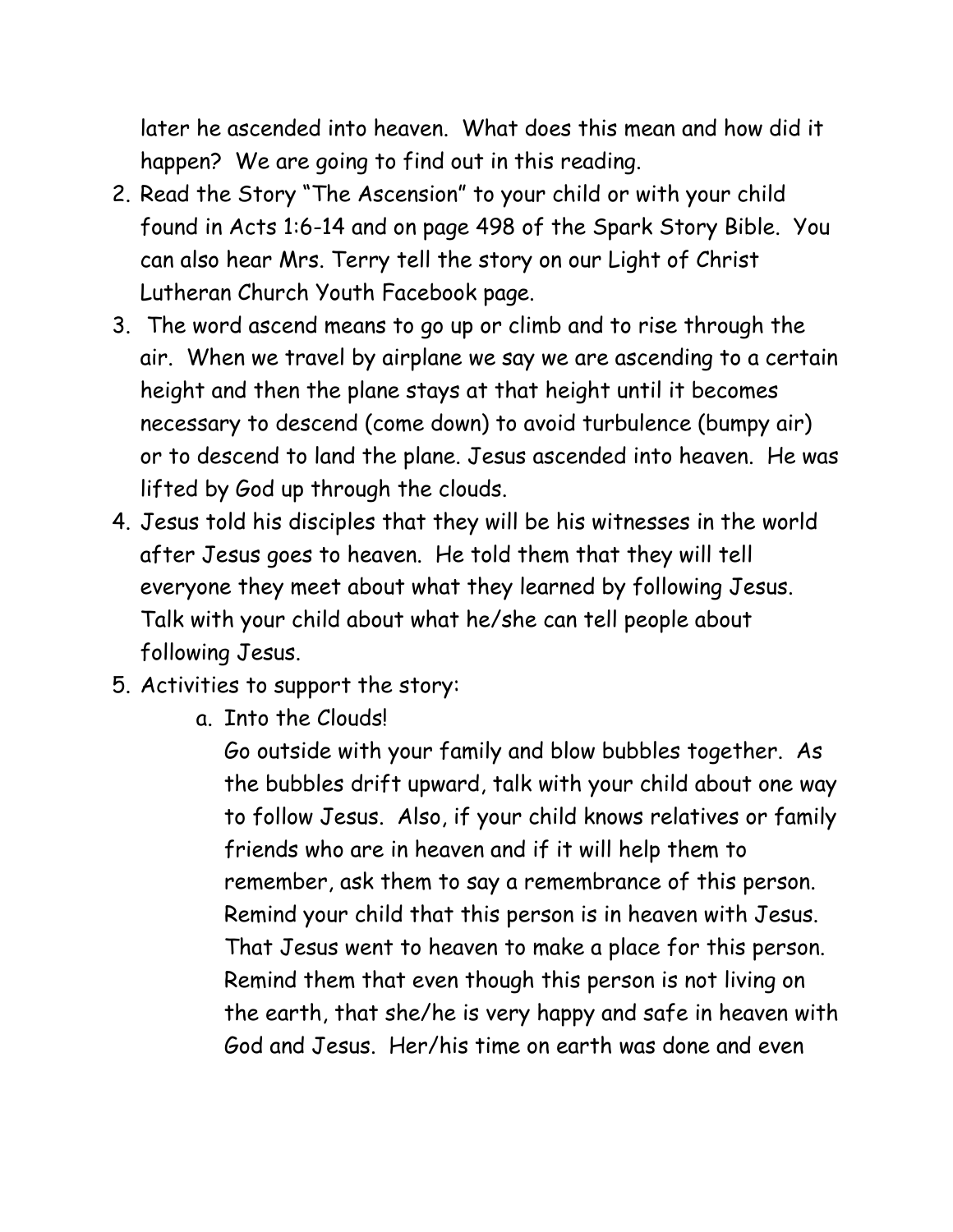though we are sad to be apart from him/her that we can be happy knowing that one day we will see him/her in heaven.

b. Cloud Watching

Another fun activity is to spend sometime outside watching the clouds drift by together. Look for shapes in the clouds and tell each other what you observe. Tell your children what you know about clouds and the weather. Imagine seeing Jesus being lifted through the clouds to heaven.

6. Action Rhyme:

#### **With the good words that we say**

(*make your hands "talk")*

## **And our kind actions as we play**

*(shake hands only with someone living in your house for right now)*

**We can show God's love each day**

*(hug self)*

**And help others learn about God.**

*(Point Up.)*

**We come to church and Sunday School to sing and pray**.

*(Fold hands in prayer.)*

### **We listen to God's Word today**

*(cup hands around ears)*

**Then pass on what we have learned-hooray!**

*(Pretend to whisper to a friend, then jump up!)*

**We will help others learn about God!**